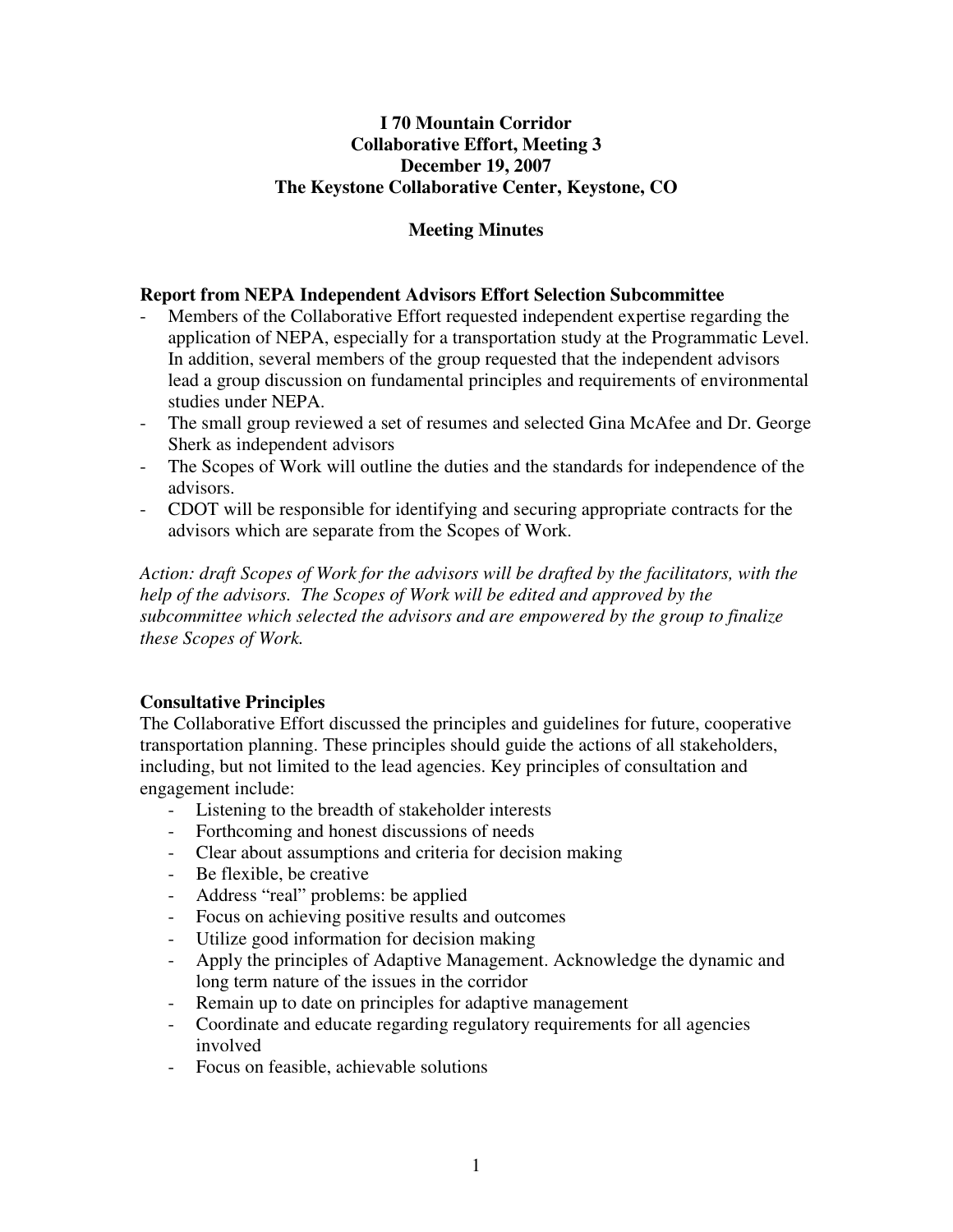- Build dialogue into stakeholder engagement, avoid one-way discussions or presentations
- Clearly define questions at-hand
- Be open to trusting others, be trustworthy

*Action: Facilitators will draft for group review a more formal list of Consultative Principles based on the above.*

## **Elements and Characteristics of Useful Evaluation Criteria**

The Collaborative Effort discussed and decided the following makes for useful criteria

- Able to be measured quantitatively or qualitatively
- Helps distinguish among alternatives
- Relevant to decisions at hand
- Support core values
- Works within regulatory requirements
- Grounded in political and economic reality
- Consistent with meeting purpose and need

# **Criteria for Transportation Alternative Evaluation**

The goal is to find a sustainable transportation system for the I-70 Mountain Corridor. After group discussion, Collaborative Effort decided that a successful transportation solution will:

- Manage and guide growth in desirable ways
- Enhance mobility for all
- Integrate land use planning with transportation planning
- Maintain and enhancing ecosystem health
- Support a diversity of lifestyles and choices
- Maintain flexibility but acknowledging and addressing constraints
- Mitigate community impacts of roadway/transportation infrastructure
- Support an agreed upon amount of travel demand
- Recognize the economic interdependency of mountain communities
- Reduce congestion and improving safety
- Be economically viable and sustainable
- Utilize a phased, adaptive and relevant solution
- Is built upon a local, regional and statewide visions for transportation
- Respond to global trends such as climate change and fuel price/availability
- Recognize the corridor as a critical conduit between the Front Range, Mountain Communities and the West Slope.
- Be planned with a long term perspective
- Support green communities
- Optimize the use of existing footprints
- Connect with other planned and existing transit systems
- Optimize the guest/traveler experience
- Be implementable in a reasonable timeframe
- Utilize a variety of modes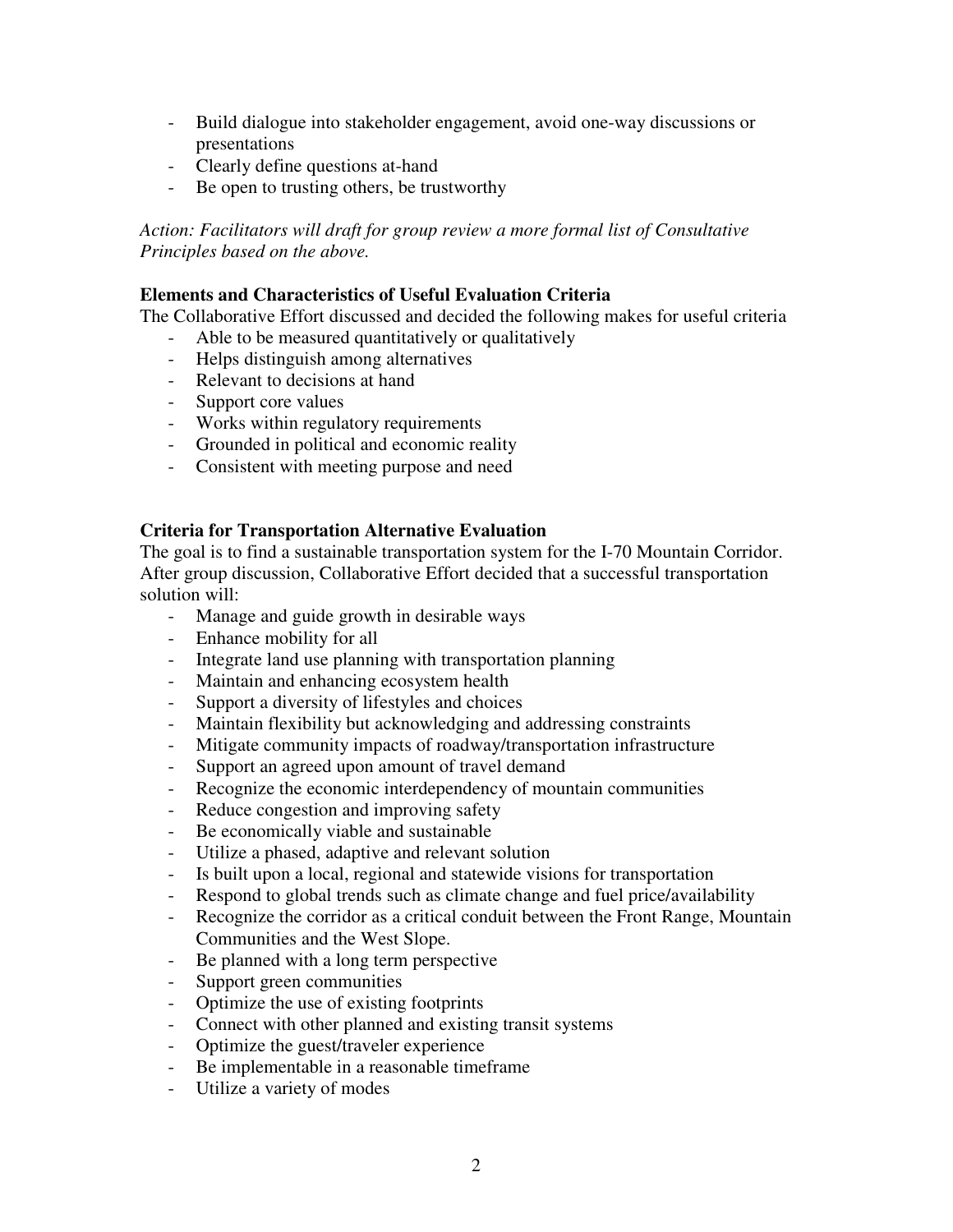### **Next Steps and Deliverables for Next meeting**

- Distribution of summary matrices used in the Draft PEIS to compare alternatives versus evaluation criteria
- Coordinate background NEPA discussion with independent advisors
- Small groups were established to determine next steps for the examination of the following issues and evaluation criteria:
	- o Mitigation: Gary Frey, Carol Kruse, Shaun Cutting
	- o Transit Options: Harry Dale, Dr. Flo Raitano, Ann Rajewski, Jon Esty
	- o Economic Analysis: Bert Melcher, Eric Turner, Tresi Houpt, Kevin O'Malley
	- o Construction Impacts: Stan Zemmler, Dennis Lunberry, Carol Kruse
	- o Peak Oil/Sustainability: Harry Dale, Peter Runyon, Melanie Mills, Art Ballah
	- o Air Quality: Bert Melcher, Carol Kruse, TJ Brown
	- o Early Action and Interim Projects: Ann Rajewski, Thad Knoll, Beth Ganz

#### **Analysis and Data for Evaluation Criteria**

The group began an initial discussion on the disposition of the following Criteria and related analysis in the Draft PEIS:

Key:

- "\*" Need more information
- $\blacksquare$  "%" will be difficult to measure
- $"$  "#" will be useful to distinguish among alternatives
- "+" Currently there is quality, adequate information
- Private and public economic viability: Cost and financing (capital and operational/management)\*
- Framework for mitigation (cost)
- Safety +
- Mobility +
- Community values and impacts
- Environmental impacts  $%$
- Wow factor/compelling design
- How quickly it can be implemented
- Aesthetics
- Adaptive to future trends
- Secondary impacts  $+$ /\*
- Technologically feasible
- Connectivity to systems\*
- Footprint +
- Economic impact

#### **Integrating Transportation Solutions with Vision for the Corridor**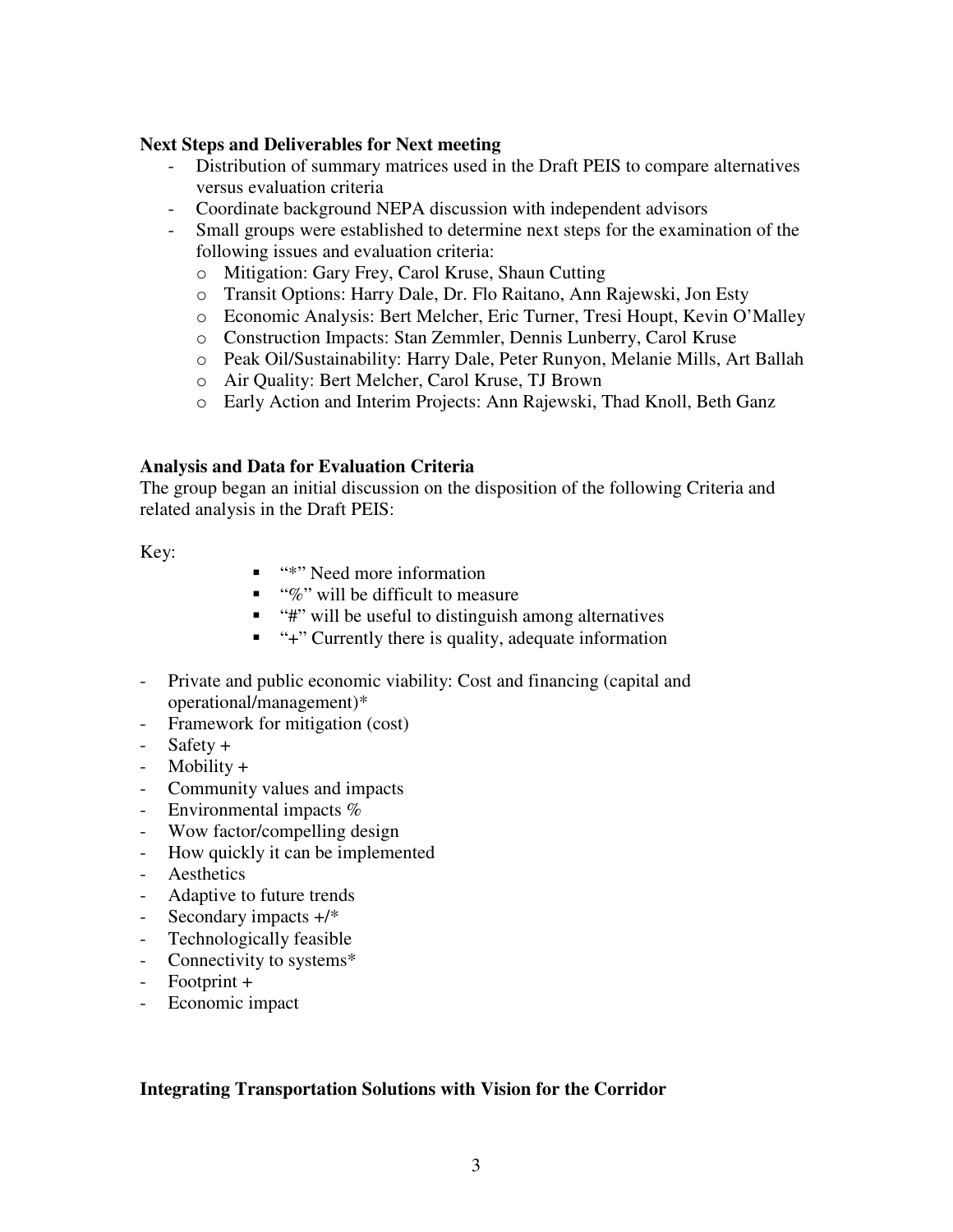A key agenda item for the Collaborative Effort is clarifying desired levels of traffic and mobility in the corridor

# **Public Comments to Collaborative Effort Team**

# **Sarah, do you remember who contributed public comments?**

- It is almost trivial to enter into a discussion about technology when nine out of ten transit projects never see completion in the United States.
- The next step will have to be to answer cost, marketing, and a writer ship study. Those answers, if developed, would be extraordinarily helpful though expensive.
- It is one thing for this group to get its hands around transit but it is another to have people utilizes transit, and to have the costs allocated for transit.
- There have been studies done by the Victoria Transit Institute. Gina McAfee will send this information to Caelan McGee and Sarah Alexander who will send out to the Collaborative Effort.

# **Report on Transit Studies**

The Collaborative Effort heard presentations on the I-70 Coalition Study and the Rocky Mountain Rail Authority (Rocky Mountain Rail Authority) study.

Brief presentations outlined two transit studies which have just begun, and which may inform decisions about transportation systems in the corridor.

- The I-70 Coalition is conducting a transit study that will focus on questions of how transit may integrate with the land uses in different communities in the corridor, potential alignments for transit and some questions about the collection and distribution of transit users. The study area boundaries of the Coalition study is not
- Rocky Mountain Rail Authority (Rocky Mountain Rail Authority) is evaluating several rail alignments including north/south along the Front Range, as well as east/west into the mountain corridor. The goal is to advance a seamless passenger rail system for Colorado. The study will focus on transit ridership, benefits to non riders, investigating options and opportunities for financial support, coordination with landowners to secure rights-of-way and some questions about collection and distribution.

Please see presentations at www.i70mtncorridor.com

# **Questions and Discussions regarding the I 70 Coalition Study**

A*re the geographic boundaries in the study identical to the I70 boundaries?* The I70 Coalition study area boundaries are not exactly the same, and extend farther east than the Draft PEIS.

*Is the Request for Proposals for consultants available for the public?* Yes, currently it is posted on the Coalition's website.